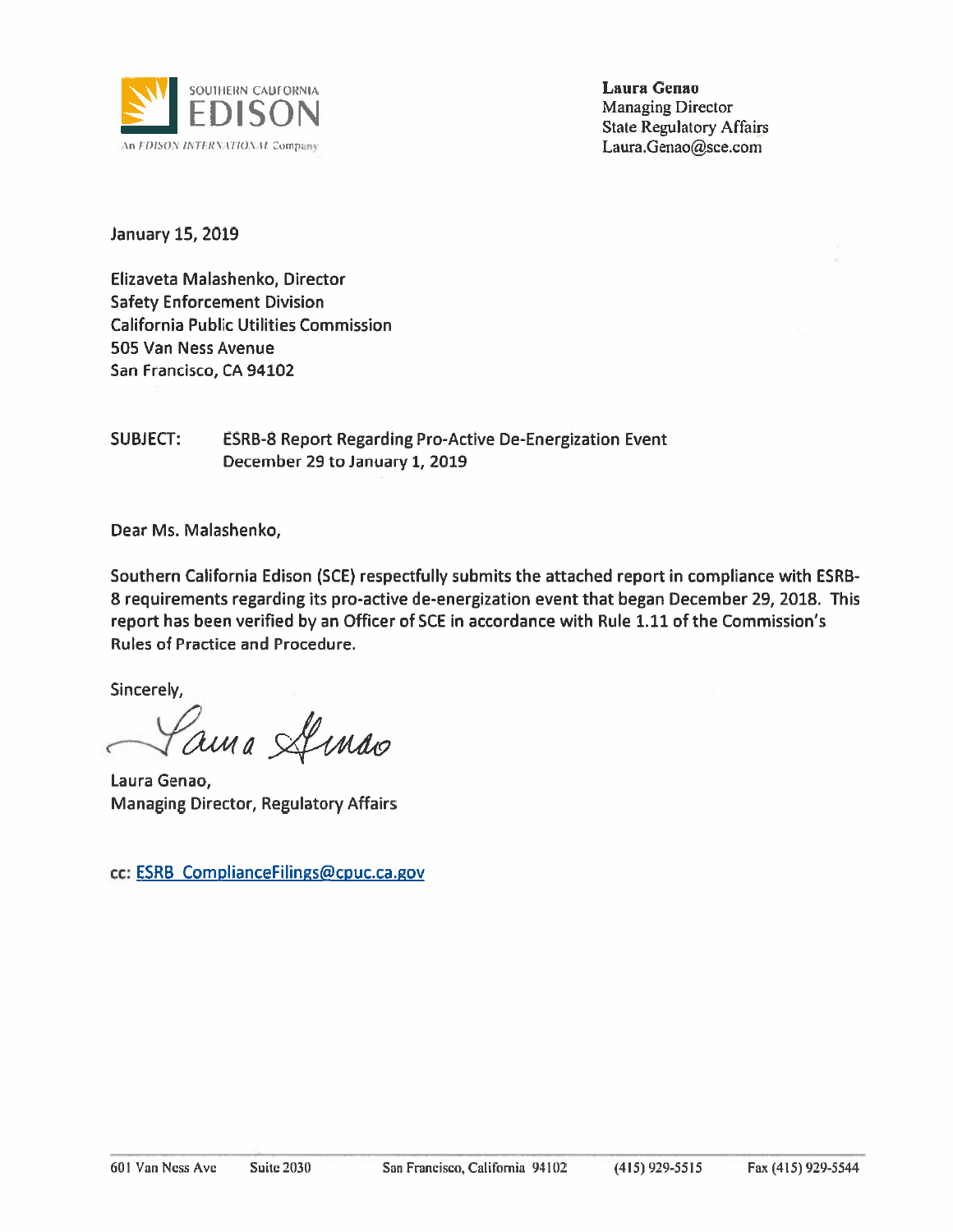**Southern California Edison ESRB-8 Report Regarding Pro-Active De-Energization Event December 29 to January 1, 2019**

**Submitted to: California Public Utilities Commission Director of the Safety and Enforcement Division January 15, 2019**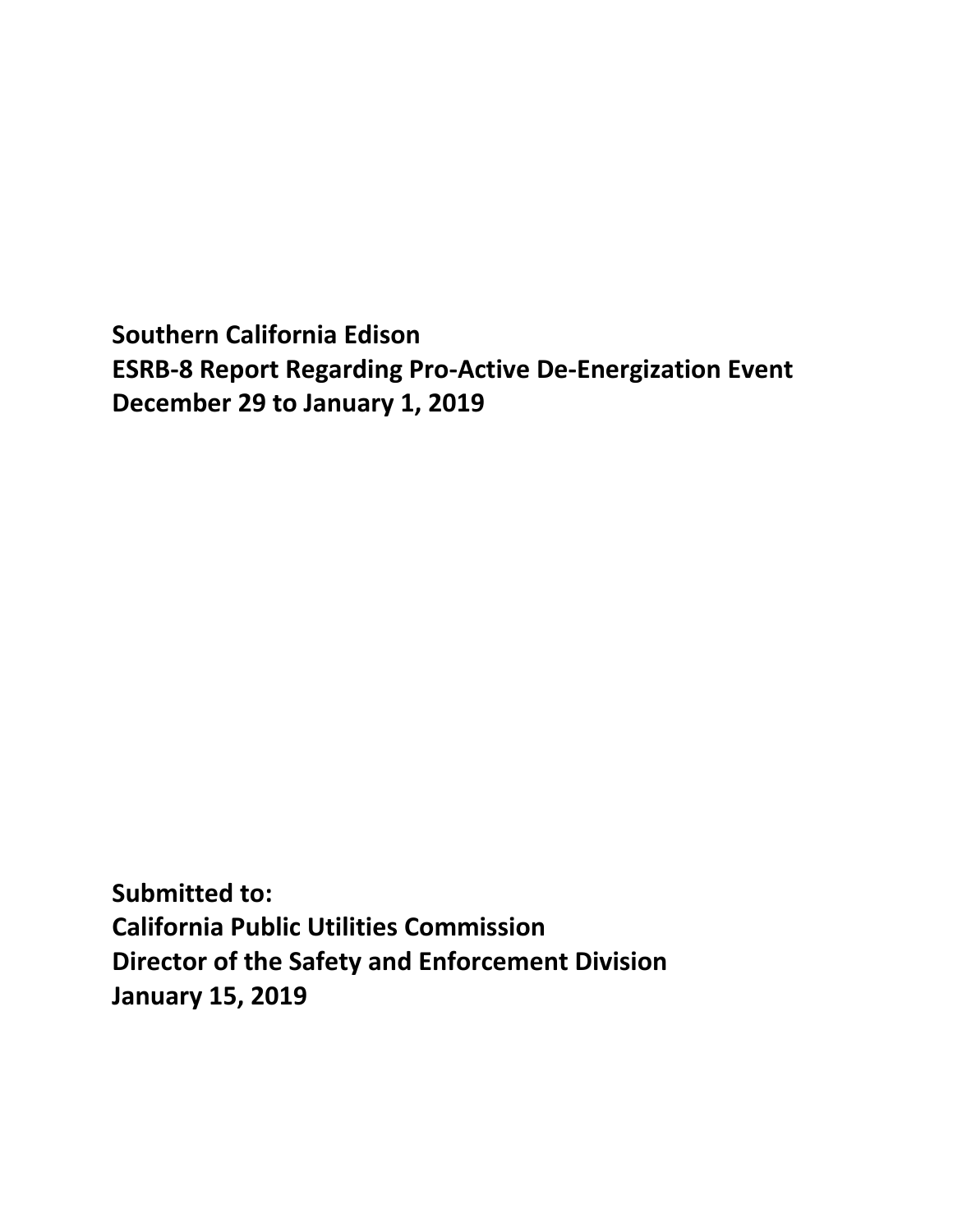Southern California Edison (SCE) submits the following report to the California Public Utilities Commission's Director of the Safety and Enforcement Division pursuant to Resolution ESRB-8 reporting requirements applicable to a proactive de-energization event. In separate sections of this report, SCE sets forth the reasons for its decision to notify and de-energize customers utilizing the Public Safety Power Shut-Off protocol, day-by-day background for the events leading up to de-energization, and responds to the specific questions set forth by ESRB-8.

### **SCE's Decision to Notify and De-energize Customers**

SCE's decision to notify and de-energize customers utilizing the Public Safety Power Shut-Off (PSPS) protocol during this event was based on many factors including forecasted wind speeds, the Fire Potential Index (which includes but is not limited to the status of native grasses, fuels, fuel moisture, wind speeds, humidity, and dew point depression), National Weather Service Watches and Warnings issued for the service territory, and the interest of public safety over the New Year's Eve holiday.

#### **Background—Event Timeline December 29, 2018 to January 1, 2019**

*Friday, December 28,* Southern California Edison (SCE) meteorologists notified the SCE Business Resiliency Duty Manager (BRDM) and other SCE personnel of forecasts predicting high winds and increased fire potential across the SCE service territory beginning late Monday, December 31, 2018 into late Tuesday, January 1, 2019. Per the SCE Wildfire Response Plan, an internal situational awareness call was scheduled for the next day.

*Saturday, December 29,* SCE Business Resiliency conducted a situational awareness call regarding the predicted weather event and to discuss the need for an Incident Management Team and Incident Support Team to be activated. The decision was made to activate an Incident Support Team and Incident Management Team on Sunday, December 30, 2018 at 7:00 a.m. at the SCE Emergency Operations Center (EOC). Notifications were made to local government and public safety agencies in potentially affected counties, to the California Public Utilities Commission, and to the California State Warning Center that SCE would be monitoring the weather event to determine the need for proactive de-energization.

*Sunday*, *December 30*, SCE meteorologists used the variables of forecasted wind gusts, SCE's internal Fire Potential Index criteria (which utilizes the state of native grasses, live fuel moistures, wind speeds, dew point depression, humidity, and other factors) and the National Weather Service Fire Weather Watch for the Los Angeles and Santa Monica mountains for Tuesday, January 1 to Wednesday, January 2, 2019, to identify circuits for monitoring during the weather event. This methodology initially identified a total of 55 circuits across parts of Los Angeles, Orange, Riverside, and San Bernardino counties. Given this information, SCE notified local government and public safety agencies in affected counties, the California Office of Emergency Services (CalOES) Warning Center, and other government stakeholders of the potential areas of impact. SCE also began initial notifications to the 74,564 customers served by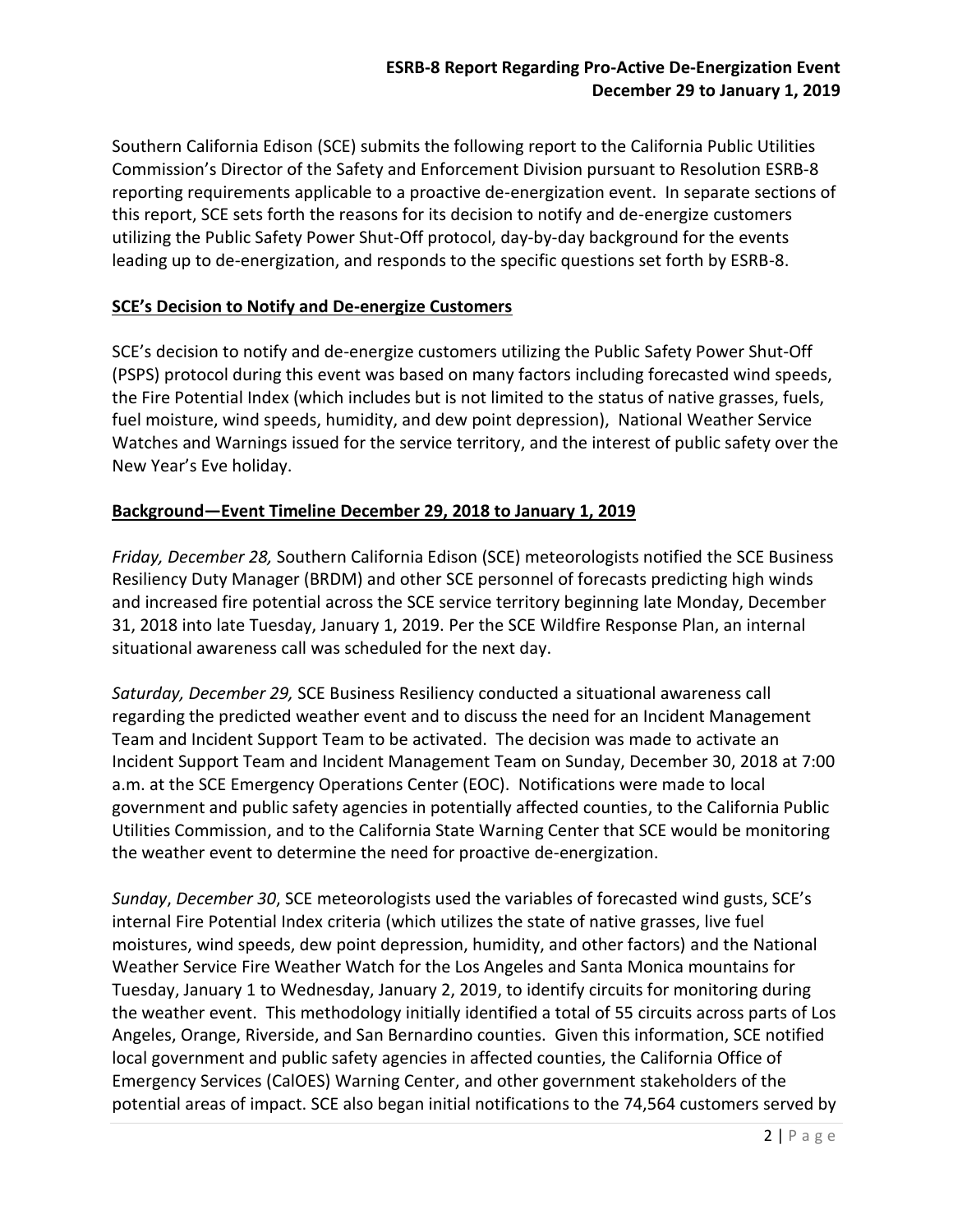## **ESRB-8 Report Regarding Pro-Active De-Energization Event December 29 to January 1, 2019**

those circuits at approximately 3:00 p.m., December 30. During this initial notification push, some customers in the West Hollywood, Beverly Hills, and Riverside areas were notified in error that they were on circuits that would be monitored for PSPS. This occurred due to some personnel inadvertently accessing an out-of-date Monitored Circuit List. Government partners were notified that some customers in their areas received these erroneous notifications. Impacted customers received correction notifications when the error was discovered.

*Monday, December 31,* SCE meteorologists refined the Monitored Circuit List adding and removing circuits based on decreasing wind thresholds, updated FPI ratings, and evaluation of circuit specifics in several districts. This methodology identified a final total of 38 circuits across parts of Los Angeles, Orange, Riverside, and San Bernardino Counties to be monitored from 8:00 p.m., December 31 to approximately 12:00 p.m., January 1. SCE updated county emergency managers, first responders, and other government stakeholders of changes to the Monitored Circuit List. SCE also began status notifications to the 50,759 customers associated with the reduced circuit total at approximately 2:00 p.m. on December 31.

Additionally, as an added precaution for public safety, the decision was made to enable Fast Curve Settings on circuit breakers and remote automatic reclosers (RAR) in the identified areas. These settings were applied before the onset of predicted high winds.

*Tuesday, January 1,* High winds continued overnight on December 31 through the morning of January 1. Given these conditions, as well as real time observations in the field of conditions that posed a public safety risk, the Incident Support Team Incident Commander made the determination to de-energize a portion of one circuit in Orange County as detailed below. All of the customers on this circuit had received prior notification of a possible de-energization event. Notifications of de-energization were also made to Orange County local government and public safety agencies, the Safety and Enforcement Division of the CPUC as required, and the CalOES Warning Center as requested.

 *Taiwan 12kV Circuit-Orange County,* out of the Moderna Substation in the city of Orange, was proactively de-energized at 2:27 a.m. on January 1 after observations in the field identified wind gusts of 62 mph in the affected area posing a significant fire risk. A total of 34 customers, mostly commercial, were affected, with no critical care or essential customers impacted. After winds abated, appropriate re-energization protocols were applied, repairs were made, and power was restored at 5:08 p.m. on January 1.

On January 1 at approximately 7:00 a.m., the Incident Support Team Incident Commander began removing circuits from the Monitored Circuit List based on improving weather conditions. As of 12:00 p.m. on the afternoon of January 1, there were no circuits remaining on the Monitored Circuit List and the Incident Management Team was demobilized.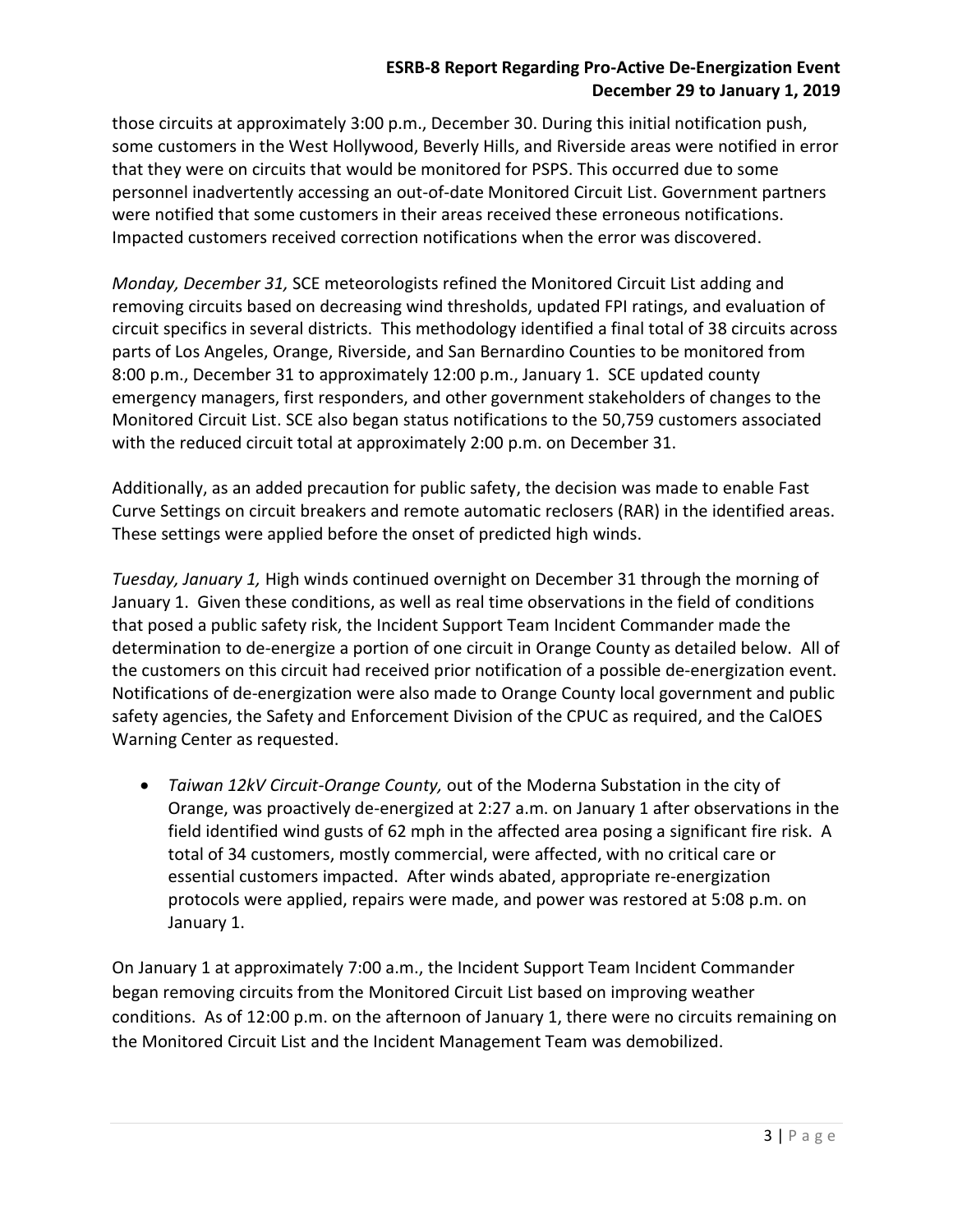#### **Response to ESRB-8 Questions**

The following material addresses Resolution ESRB-8 requirements in each of the five categories associated with notifications.

1. The local communities' representatives contacted prior to de-energization, the date on which they were contacted, and whether the areas affected by the de-energization are classified as Zone 1, Tier 2, or Tier 3 as per the definition in General Order 95, Rule 21.2-D

SCE maintained ongoing communications with counties and cities affected throughout the duration of the weather event ending January 1. Additionally, PDF maps and electronic mapping files for affected areas were sent to all potentially impacted County Offices of Emergency Management. The following table illustrates when initial contact was made to the appropriate community.

| Community/Representative                        | Date        | Zone 1       | Tier 2       | Tier 3       |
|-------------------------------------------------|-------------|--------------|--------------|--------------|
| <b>State/Regulatory Agencies</b>                |             |              |              |              |
| California Public Utilities Commission          | 12/29/18    |              |              |              |
| California Office of Emergency Services         | 12/29/18    |              |              |              |
| California State Warning Center                 | 12/29/18    |              |              |              |
| Los Angeles County                              |             | $\mathsf{X}$ | X            | $\mathsf{X}$ |
| LA County Office of Emergency Management        | 12/29/18    |              |              |              |
| City of San Fernando                            | 12/30/2018  |              |              |              |
| City of Beverly Hills                           | 12/30/2018* |              |              |              |
| City of Covina                                  | 12/30/2018  |              |              |              |
| <b>Culver City</b>                              | 12/30/2018  |              |              |              |
| City of Glendora                                | 12/30/2018  |              |              |              |
| City of Industry                                | 12/30/2018  |              |              |              |
| City of San Dimas                               | 12/30/2018  |              |              |              |
| City of Santa Clarita                           | 12/30/2018  |              |              |              |
| City of Walnut                                  | 12/30/2018  |              |              |              |
| City of West Covina                             | 12/30/2018  |              |              |              |
| City of West Hollywood                          | 12/30/2018* |              |              |              |
| <b>Orange County</b>                            |             |              | $\mathsf{X}$ | X            |
| Orange County Office of Emergency Management    | 12/29/18    |              |              |              |
| City of Irvine                                  | 12/30/2018  |              |              |              |
| City of Lake Forest                             | 1/1/2018    |              |              |              |
| City of Orange                                  | 12/30/2018  |              |              |              |
| City of Rancho Santa Margarita                  | 1/1/2019    |              |              |              |
| City of Villa Park                              | 12/30/2018  |              |              |              |
| <b>Riverside County</b>                         |             |              | X            | X            |
| Riverside County Office of Emergency Management | 12/29/18    |              |              |              |

**Table 1 - Initial Communications to Local Communities**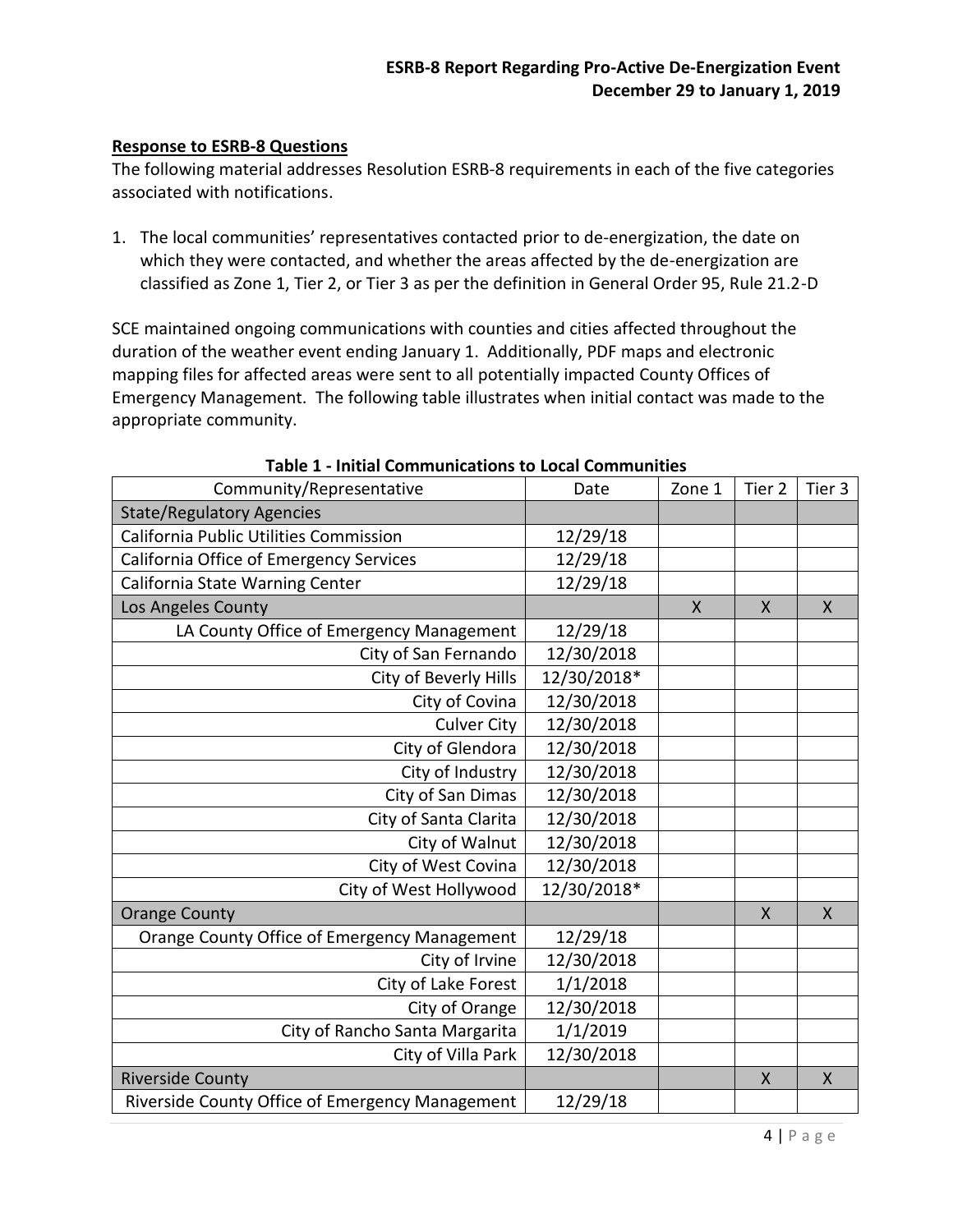# **ESRB-8 Report Regarding Pro-Active De-Energization Event December 29 to January 1, 2019**

| Community/Representative                  | Date        | Zone 1 | Tier <sub>2</sub> | Tier 3 |
|-------------------------------------------|-------------|--------|-------------------|--------|
| City of Corona                            | 12/30/2018  |        |                   |        |
| City of Jurupa Valley                     | 12/30/2018* |        |                   |        |
| City of Norco                             | 12/30/2018  |        |                   |        |
| City of Riverside                         | 12/30/2018* |        |                   |        |
| San Bernardino County                     |             |        | X                 | X      |
| San Bernardino County Office of Emergency | 12/29/18    |        |                   |        |
| Management                                |             |        |                   |        |
| City of Fontana                           | 12/30/2018  |        |                   |        |
| City of Rancho Cucamonga                  | 12/30/2018  |        |                   |        |
| City of Rialto                            | 12/30/2018  |        |                   |        |
| City of Upland                            | 12/30/2018  |        |                   |        |

\*These municipalities received notification that some residents in their cities may have received a notification in error.

SCE provided informational updates to the public during the weather event through SCE's Energized by Edison website (see Table 2 below), SCE.com, media interviews and social media. A total of seven media inquiries were received. Interviews were conducted with two radio stations - KPCC and KNX – and SCE provided information on the weather event to the *Ventura County Star*, KCBS, KNBC, City News Service and Spectrum.

SCE leveraged social media to share information regarding the weather event, including launching Public Safety Power Shutoff and wind safety ads on Twitter and Facebook/Instagram. The ads for PSPS were geo-targeted and focused on notifying customers that their area was under consideration for a PSPS. Geo-targeted ads were also launched when cities were removed from PSPS consideration.

The PSPS ads generated more than 1.1 million impressions on Facebook/Instagram and more than 354,000 impressions on Twitter. Our safety ads generated over 590,000 impressions on Facebook/Instagram and 147,000 impressions on Twitter.

The following table illustrates initial publishing of a news article that was updated on our Energized by Edison website as new information became available:

| Outlet              | Date          | Article Name                                        |  |
|---------------------|---------------|-----------------------------------------------------|--|
| Energized by Edison | Dec. 31, 2018 | SCE Crews Prepared for Southern<br>California Winds |  |

**Table 2 - Communications to Media/Public Outreach**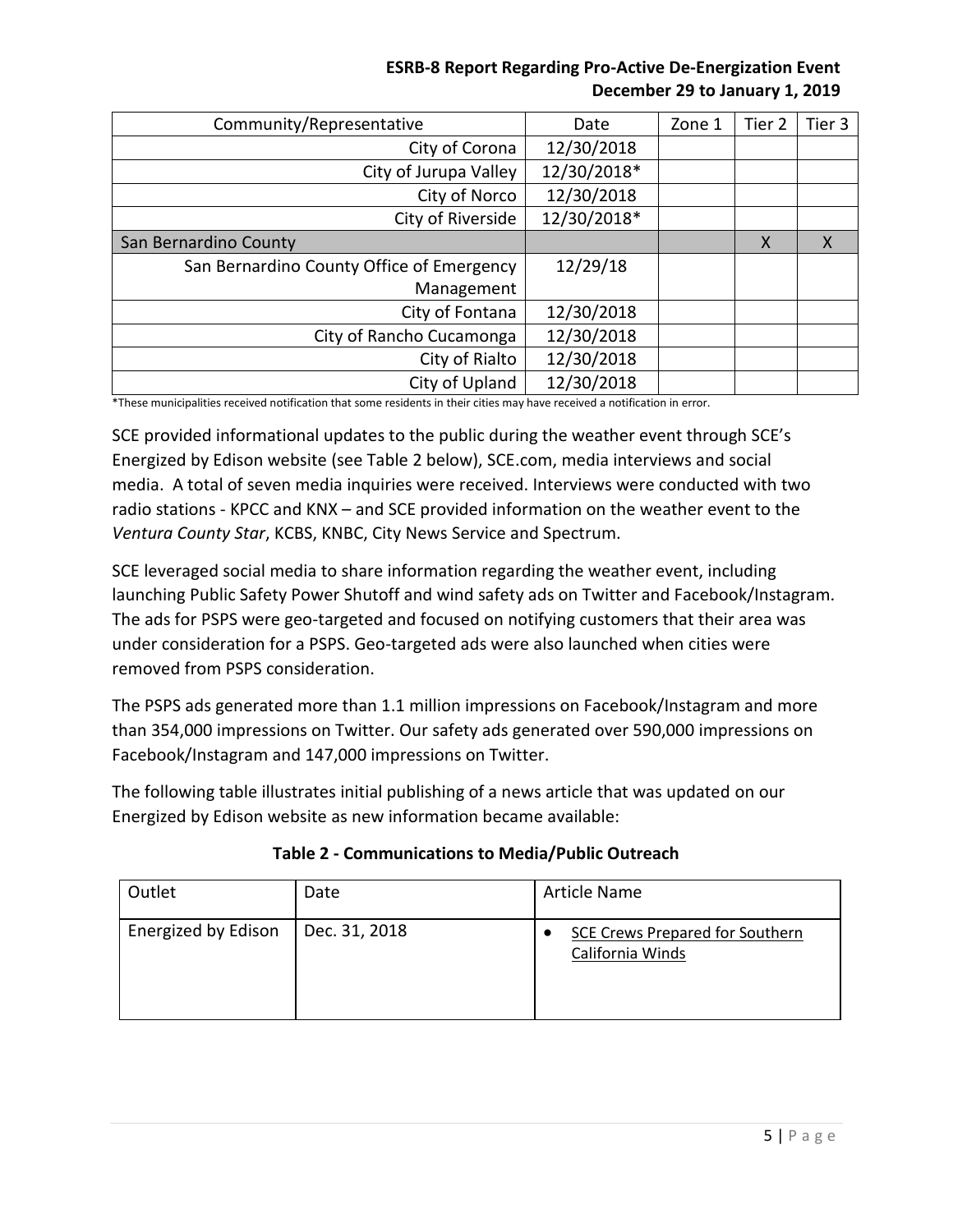## **ESRB-8 Report Regarding Pro-Active De-Energization Event December 29 to January 1, 2019**

| Energized by Edison | Jan. 1, 2019 | SCE Crews Prepared for Southern<br>California Winds (Updated) |
|---------------------|--------------|---------------------------------------------------------------|
|                     |              | SCE Crews Prepared for Southern<br>California Winds (Updated) |

2. If unable to provide customers with notice at least 2 hours prior to the de-energization event, provide an explanation in its report.

Not applicable. All customers who were proactively de-energized during the reporting period received timely notifications.

- 3. Summarize the number and nature of complaints received as the result of the deenergization event and include claims that are filed due to de-energization.
	- *Customer 1-* The City of Corona reached out to their key account representative and expressed concern, as this was the first time they had received notification of a potential PSPS in their jurisdiction. The key account representative and Local Public Affairs explained the potential impact of de-energizations in more detail to the caller.
- 4. Provide a detailed description of the steps taken to restore power.

The circuit proactively de-energized during this event was evaluated under the following criteria before it was re-energized:

- $\circ$  Wind (sustained and gusts) must be at 20% below threshold for the circuit for at least two hours and not predicted to escalate for the next 48 hours;
- $\circ$  Field conditions must validate that no winds near or above threshold exist;
- o Circuit must be physically patrolled end-to-end for damage;
- o Any damage found on the circuit must be isolated and/or repaired;
- o Incident Commander (IC) in consultation with Grid Operations makes the determination to re-energize or leave de-energized based on applicable criteria; and
- $\circ$  Grid Operations physically re-energizes the circuit once approved by the IC.
- 5. Identify the address of each community assistance location during a de-energization event, describe the location (in a building, a trailer, etc.), and describe the assistance available at each location, and give the days and hours that it was open.

Not applicable. SCE did not establish any stand-alone community assistance locations directly related to this de-energization event.